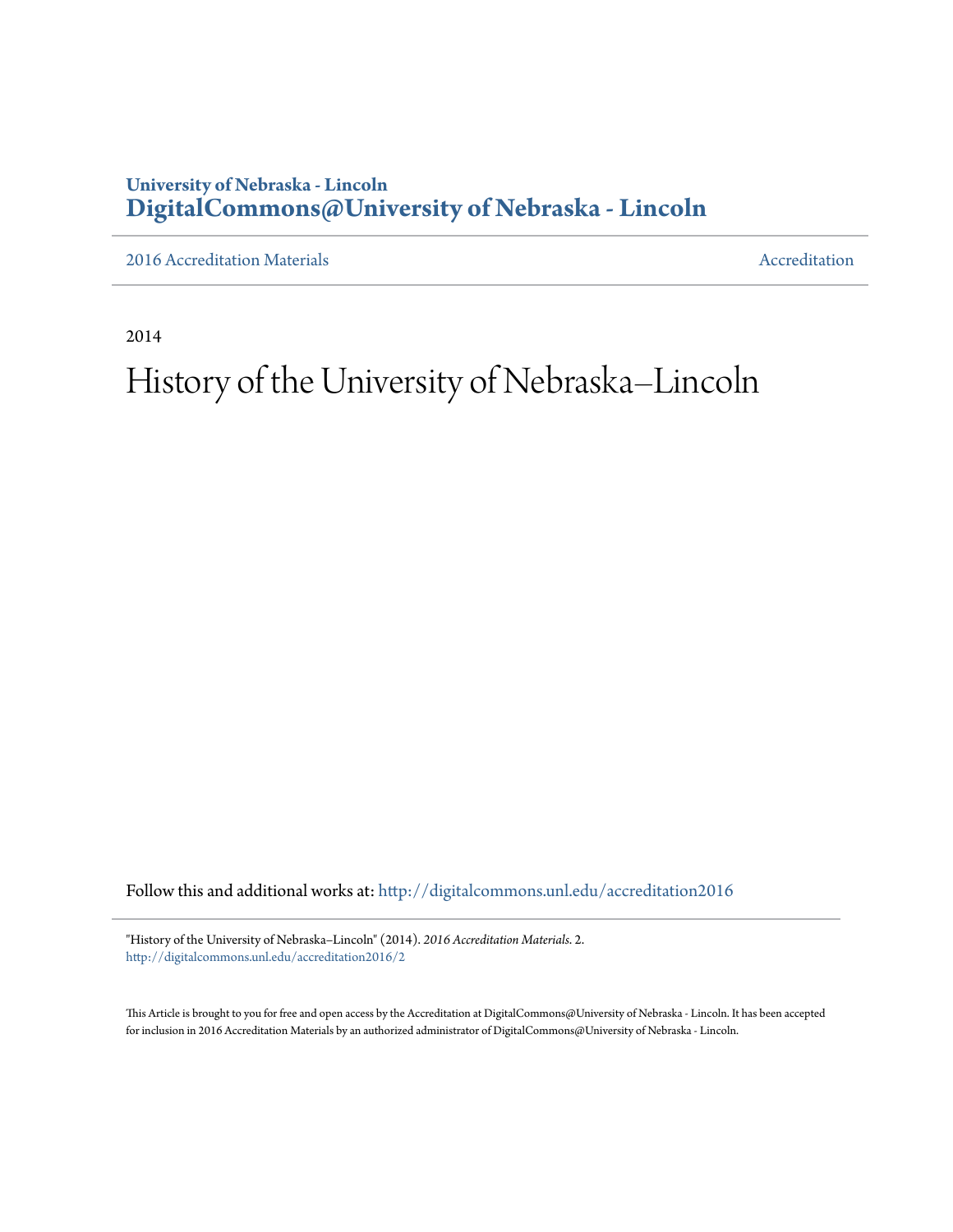

## History of the University of Nebraska–Lincoln

The University of Nebraska–Lincoln is a public research university located in Lincoln, Nebraska. It is the state's oldest and largest university and the flagship university of the University of Nebraska system.

The university was chartered by act of the state legislature in 1869 as a land-grant university under the 1862 Morrill Act, two years after Nebraska's admission to statehood. The school was given a mission to "afford to the inhabitants of the state the means of acquiring a thorough knowledge of the various branches of literature, science, and the arts." The university received an initial land grant of about 130,000 acres and the campus construction began with the building of University Hall. By 1873, the University of Nebraska had offered its first two degrees to its first graduating class. During its first 20 years, the school struggled to find an identity as both a pragmatic, frontier establishment and an academic, intellectual institution. In the 1890s the university began to expand significantly, hiring professors from eastern schools to teach in the newly organized professional colleges while also producing groundbreaking research in agricultural sciences. From 1890 to 1895 enrollment rose from 384 to about 1,500. A law school and a graduate school were also created at this time, making UNL the first school west of the Mississippi to establish a graduate school. The "Nebraska method" of ecological study, which pioneered grassland ecology and laid the foundation for research in theoretical ecology for the rest of the 20th century, developed here during that time. By 1897, the school was 15th in the nation in total enrollment.

In 1913–14, a fierce debate arose over whether to keep the university in downtown Lincoln or to move it out of town. A statewide referendum that approved the downtown plan resolved the issue, and the school experienced a building boom, both on its new downtown property and on the farming campus. A second building boom occurred in the late 1940s, with the arrival of thousands of returning soldiers seeking education funded under the GI Bill.

In 2011 the University of Nebraska became a participant in the [Committee on](http://en.wikipedia.org/wiki/Committee_on_Institutional_Cooperation)  [Institutional Cooperation,](http://en.wikipedia.org/wiki/Committee_on_Institutional_Cooperation) the academic consortium of the universities in the [Big](http://en.wikipedia.org/wiki/Big_Ten_Conference)  [Ten Conference](http://en.wikipedia.org/wiki/Big_Ten_Conference) plus former conference member, the [University of Chicago.](http://en.wikipedia.org/wiki/University_of_Chicago) This initiative forms a partnership for research, allows students to take distance courses